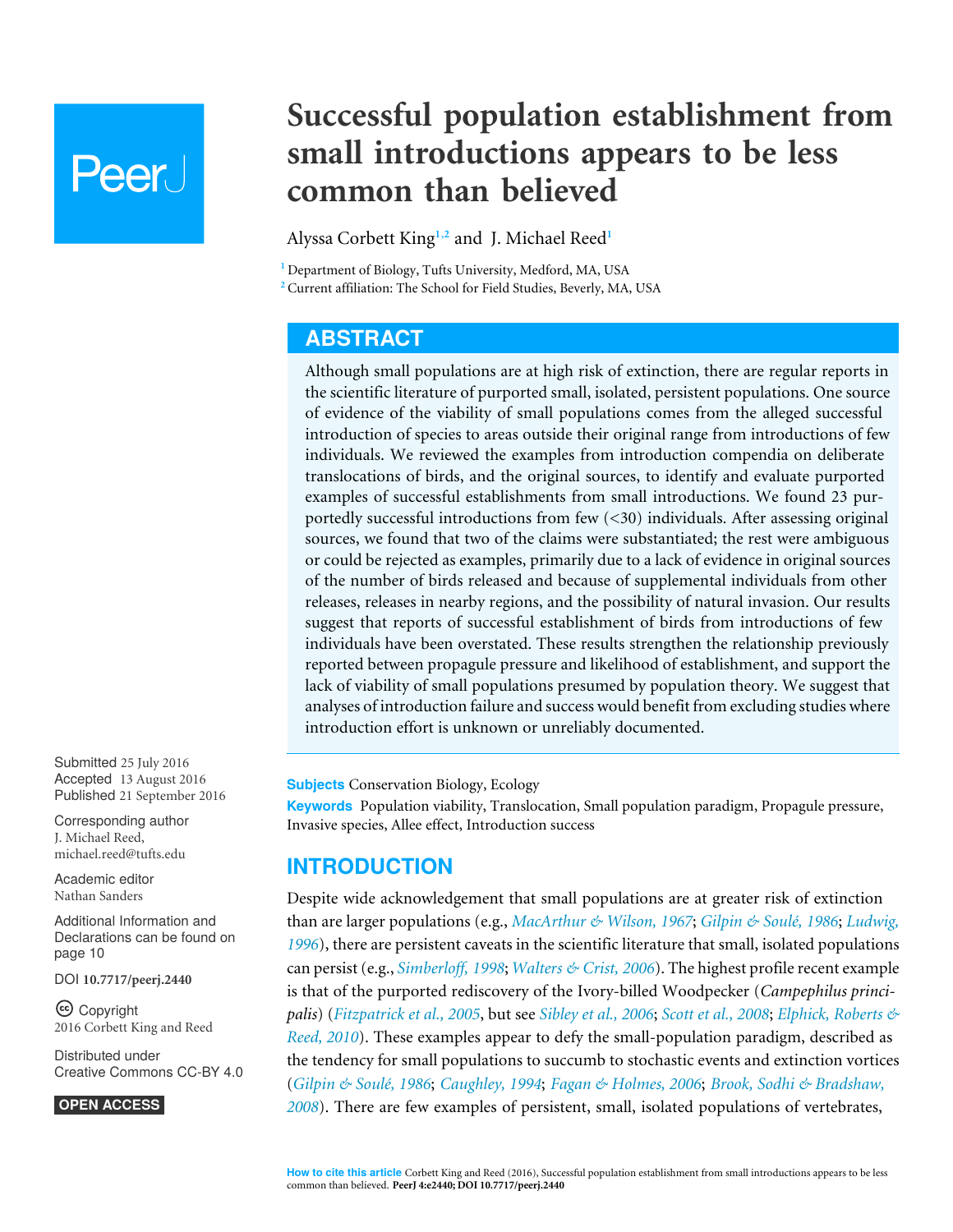and possibly none that have been investigated in detail. For example, although the Devil's Hole Pupfish (*Cyprionodon diabolis*) is endemic to a single pool in the Mojave Desert and the pond has been isolated for at least 60,000 years (*[Riggs & Deacon, 2004](#page-12-3)*), it appears that the fish have not been there for more than a few thousand years, and possibly much less time (*[Reed & Stockwell, 2014](#page-12-4)*; *[Martin et al., 2016](#page-11-3)*; but see *[Sağlam et al., 2016](#page-12-5)* for a contrary assessment). One source of evidence related to the potential viability of small populations comes from species introductions to new regions (*[Duncan, Blackburn & Sol,](#page-10-5) [2003](#page-10-5)*; *[Blackburn, Lockwood & Cassey, 2009](#page-9-1)*; *[Blackburn et al., 2011](#page-9-2)*). Evaluating the success or failure of deliberate species introductions has provided important insight into population dynamics and invasion ecology.

Avian introductions have been of particular interest because of the extensive number of species introductions during the 19th and 20th centuries during and after colonial European expansion. The most distinctive pattern that has emerged from the analyses of bird introductions is that introduction effort, in terms of the number of individuals per release and number of releases (sometimes referred to as 'propagule pressure', e.g., *[Simberloff,](#page-12-6) [2009](#page-12-6)*), is an important factor determining successful establishment (*[Griffith et al., 1989](#page-11-4)*; *[Wolf et al., 1996](#page-13-1)*; *[Green, 1997](#page-11-5)*; *[Sol & Lefebvre, 2000](#page-13-2)*; *[Brook, 2004](#page-10-6)*; *[Lockwood, Cassey &](#page-11-6) [Blackburn, 2005](#page-11-6)*; *[Blackburn, Lockwood & Cassey, 2009](#page-9-1)*; *[Blackburn et al., 2011](#page-9-2)*; *[Blackburn](#page-10-7) [et al., 2013](#page-10-7)*; *[Hufbauer et al., 2013](#page-11-7)*; but see *[Moulton, Cropper & Avery, 2012](#page-11-8)*). Despite the common outcome that introductions of few individuals (low propagule pressure) tend to fail, there are regular reports of successful establishment from the introduction of very few individuals (*[Newsome & Noble, 1986](#page-12-7)*; *[Tomich, 1986](#page-13-3)*; *[Pimm, 1989](#page-12-8)*; *[Pimm et al.,](#page-12-9) [1993](#page-12-9)*; *[Green, 1997](#page-11-5)*; *[Simberloff, 1998](#page-12-0)*; *[Taylor, Jamieson & Armstrong, 2005](#page-13-4)*). The idea that successful introduction can occur from the introduction of few individuals has been called the Noah fallacy (*[Simberloff, 2009](#page-12-6)*).

In impressive compendia, *[Long \(1981\)](#page-11-9)*, *[Lever \(1987\)](#page-11-10)* and *[Lever \(2005\)](#page-11-11)*reviewed successful and failed attempts at bird species introductions, and they regularly report successful introductions from few individuals. In fact, *[Long \(1981\)](#page-11-9)* is the primary source for most published studies that evaluate patterns of extinction risk. Our goal was to assess the quality of the evidence cited to support successful establishment from introductions of very few individuals. We did this specifically for birds because this taxon has the most extensive available data, and these data are regularly cited as providing examples of successful introductions. Previous studies have shown that invasion success by introduced birds is correlated with a variety of factors, including introduction effort (e.g., *[Griffith et al., 1989](#page-11-4)*; *[Wolf et al., 1996](#page-13-1)*; *[Sol & Lefebvre, 2000](#page-13-2)*; *[Lockwood, Cassey & Blackburn, 2005](#page-11-6)*). In addition, it is generally viewed that introductions of fewer than 5 individuals is not likely to lead to success (*[Moulton & Pimm, 1983](#page-11-12)*; *[Cassey, 2002](#page-10-8)*). However, assessments regularly identify apparent exceptions to the rule—purported introductions of few birds that somehow establish. One recent example is by *[Moulton et al. \(2010\)](#page-11-13)*, who argue that there is no real evidence that House Sparrow (*Passer domesticus*) establishment in North America came from more than the original release of 16 individuals, rather than from multiple introductions of hundreds of birds, as is traditionally argued (*[Long, 1981](#page-11-9)*). *[Duncan](#page-10-9)* (*[1997](#page-10-9)*, p. 905), for example, states that there are ''recorded instances of successful invasion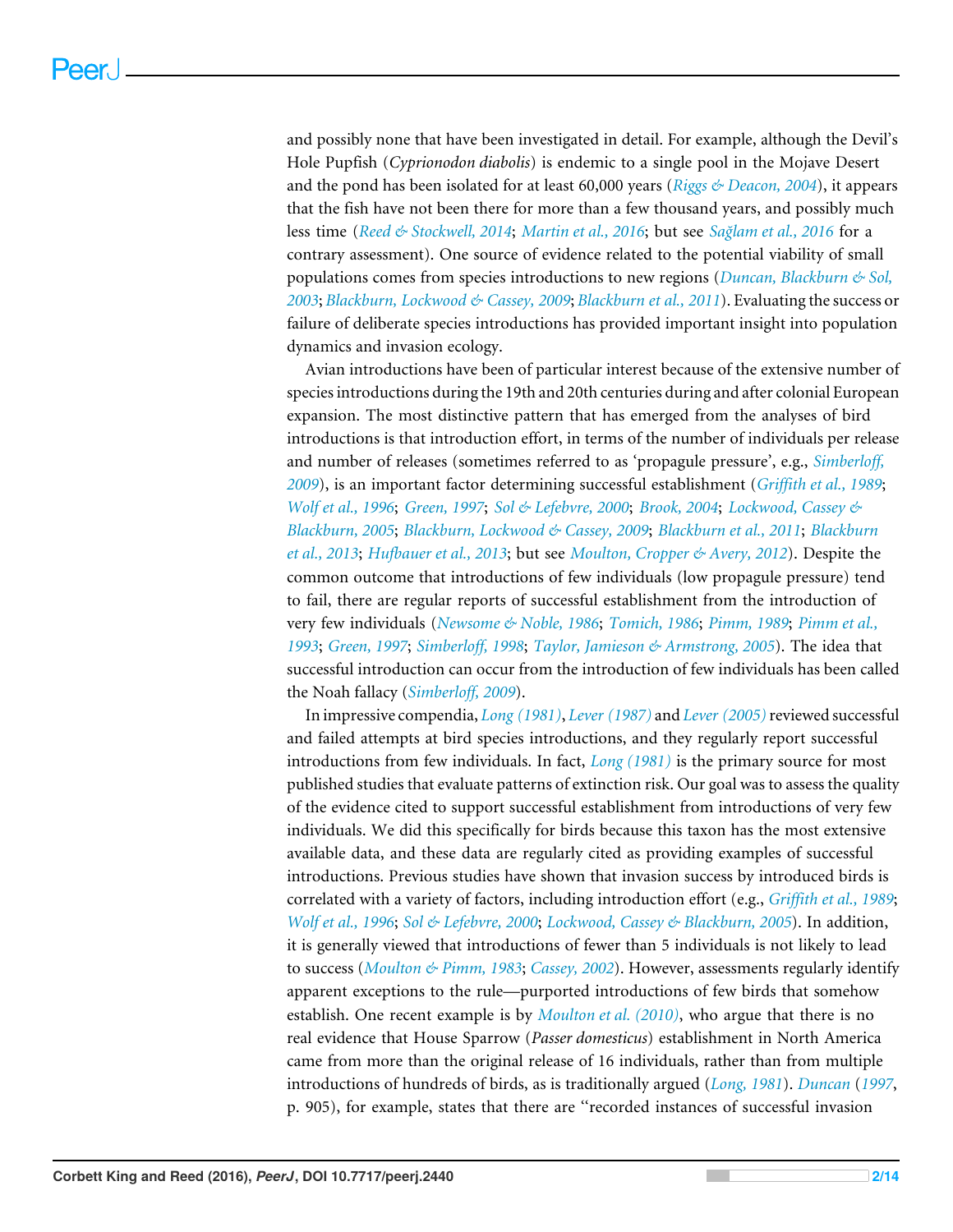following the release of only two birds (*[Drummond, 1906](#page-10-10)*).'' However, if one reads the original source for this example, *[Drummond](#page-10-10)* (*[1906](#page-10-10)*, p. 243) states: ''Many years ago a pair of these birds... nested in a kauri-tree about a hundred yards from a settler's house, and from that spot they completely spread throughout the whole country.'' So for this example there is no indication of the number of individuals originally introduced to the area, and the referenced pair could have been one of hundreds introduced to the region. Consequently, it would not be valid to assume that the existing population did indeed arise from a single introduction of two individuals.

*[Moulton et al. \(2010\)](#page-11-13)* suggest that historical records need to be critically evaluated. Many of the examples reported of introduction success of birds from few individuals come from summary reports rather than from the original records. Here we evaluate alleged examples of introduction success of bird species from low introduction effort (low propagule pressure) from large summary reports (*[Long, 1981](#page-11-9)*; *[Lever, 1987](#page-11-10)*; *[Ebenhard, 1988](#page-10-11)*) by examining original sources of these examples to determine the level of support that these were isolated introductions of the stated small size. This is not intended to be a review of all reported examples; it is an assessment of examples from the most commonly cited compendia. If we find any examples of understated introduction effort, or insufficiently documented support of introduction numbers, we will support our premise that successful introduction from few individuals is unlikely, or at least less likely than currently presumed.

# **METHODS**

We gathered assertions of persistent populations arising from non-native introductions of few individuals reported in compendium volumes by *[Long \(1981\)](#page-11-9)*, *[Lever \(1987\)](#page-11-10)*, and *[Ebenhard \(1988\)](#page-10-11)*; specific references were not available for some compendia (e.g., *[Newsome](#page-12-7) [& Noble, 1986](#page-12-7)*; they report introduction successes from few individuals but do not include references, citing a library repository that no longer has them). It was not our goal to do a thorough literature review or all alleged examples because it turned out to be unnecessary for our assessment, and the summary reports are the sources of most cross-species analyses. We considered an introduction to be ''few'' individuals if it was of 30 or fewer birds; this population size is easily small enough that extinction due to demographic and environmental stochasticity is expected to drive a species extinct, yet there are published assertions of successful establishment from these numbers. We ignore the lack of a standard definition of success, and assume that a population currently extant represents a successful introduction. We traced each cited example back to its original sources and scored the assertions for two measures: (1) confidence of the number released, and (2) confidence that there were no subsequent releases, no other nearby releases, and no likelihood of natural invasion. The confidence of number released was scored as:  $0 =$  no evidence of actual number released;  $1 =$  numbers reported, but no indication that it was of the complete introduction;  $2 =$  second hand report of carefully documented release; 3 = quantitative documentation by person doing the release, and no other documentation of releases. The confidence that there was only one, isolated release was scored as:  $0 =$ known other releases;  $1 =$  suspected other releases;  $3 =$  specifically addressed in literature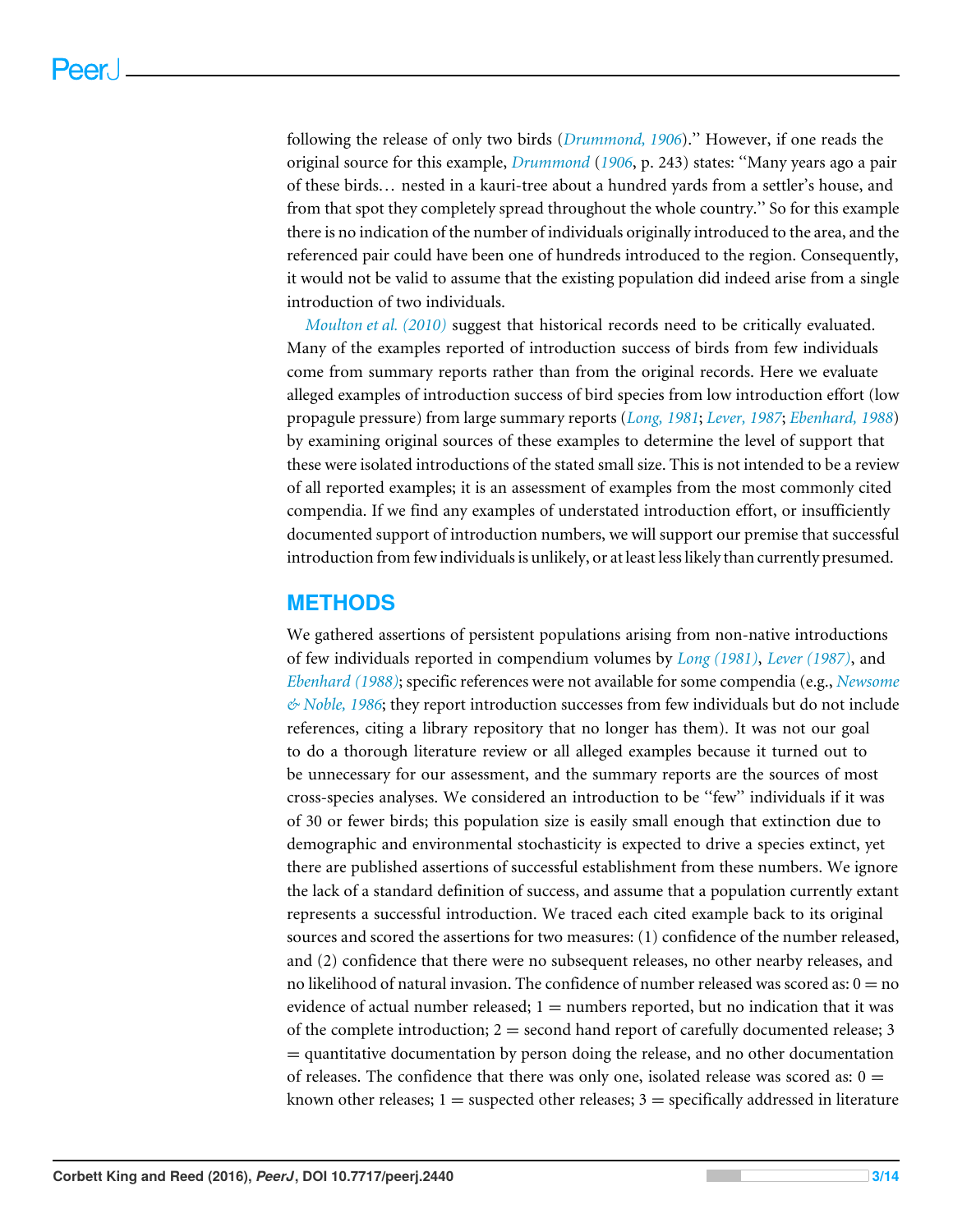that no other releases occurred. (There was no similar intermediate value for a confidence score of 2; we skipped it so that 3 would represent a similar level of confidence.) We also included relevant information from other sources not cited by the analysis papers.

Because it is difficult to assess whether or not an introduced population remained isolated during colonization, we recorded documented instances of nearby introductions as possible sources of population augmentation. We defined ''nearby'' as any introduction that is within a plausible dispersal or individual exploration distance. For example, most of the New Zealand introductions have been considered as isolated in the specific province in which the release occurred. However, there is evidence of the song thrush (scientific names are found in [Table 1\)](#page-4-0) dispersing between provinces, suggesting that it is likely that other introduced populations were able to disperse in a like manner (*[Lever, 1987](#page-11-10)*, p. 333). Similarly, *[Long](#page-11-9)* (*[1981](#page-11-9)*, p. 38) reported that black swans appeared hundreds of kilometers away from many of their release points in New Zealand (scientific names are found in [Table 1\)](#page-4-0), allowing for the complete colonization of the country and other offshore islands. Therefore, it is logical to include nearby releases as possibly augmenting the original founder population.

# **RESULTS**

We evaluated 23 introductions that included 17 species, and recorded the confidence levels for each introduction  $(Table 1)$ ; details of what was reported in the original citations are found in [Supplemental Information.](http://dx.doi.org/10.7717/peerj.2440/supp-1) Of the 23 introductions, we found only two that were strongly supported by original sources. One of the species reported as a successful introduction, the Cape Barren goose to New Zealand, has become extirpated so it cannot be considered a translocation success (*[Lever, 1987](#page-11-10)*; *[Falla, Sibson & Turbott, 1966](#page-10-12)*). Lack of support, or ambiguous support, for the reported number being released fell into four categories, including no first-hand documentation of release, no data available on introduction number, uncertainty about data available on introduction number, and additional releases at or near the original release site [\(Fig. 1\)](#page-6-0).

Similarly, for 21 of the 23 introductions we had low confidence that the established population came from the introduction specified by the analytical review papers and compendium volumes.We found that the original literature for introductions report known additional introductions in the region, suspected additional introductions, had a lack of information addressing whether or not there were other releases in the general region as the original release in the same time period, acknowledged possibilities that a wild population of the species was already present in the same region, or that the current population might have come from a natural invasion [\(Fig. 2\)](#page-6-1).

Finally, there can be complications from use of non-standard or inaccurate bird names that can cause both types of error. *[Williams \(1968\)](#page-13-5)*, for example, reported that the European greenfinch was sometimes referred to as the green linnet, thus making it impossible to determine the exact number of birds released for some species.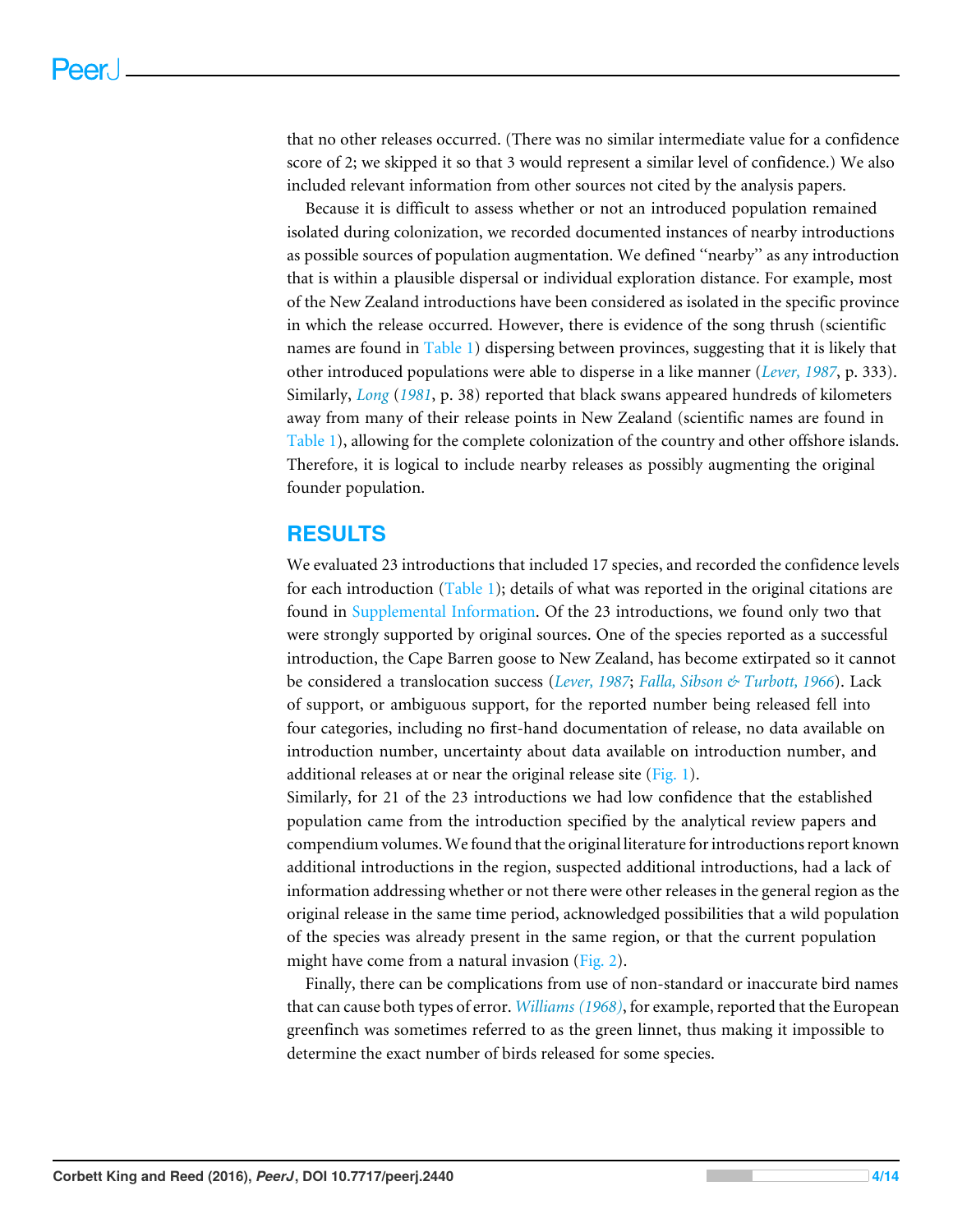<span id="page-4-0"></span>Table 1 Evaluation of purported successful establishments of species from single introductions of few (<30) individuals; details from primary and secondary<br>sources in <mark>[Supplemental](http://dx.doi.org/10.7717/peerj.2440/supp-1) Information.</mark>

| <b>Species</b>                                                         | <b>Number</b><br>reported<br>released | Where<br>introduced   | Cited by                         | Confidence in                          |                                         | Rationale for confidence scores<br>based on primary and secondary<br>sources                                                       | Assertion<br>accepted? |
|------------------------------------------------------------------------|---------------------------------------|-----------------------|----------------------------------|----------------------------------------|-----------------------------------------|------------------------------------------------------------------------------------------------------------------------------------|------------------------|
|                                                                        |                                       |                       |                                  | <b>Number</b><br>released <sup>a</sup> | Lack of<br>supplemental<br>individualsb |                                                                                                                                    |                        |
| Mute swan Cygnus<br>olor                                               | 12                                    | Australia             | Duncan et al. (2001)             | $\mathbf{0}$                           | $\boldsymbol{0}$                        | Uncertainty about accuracy of introduc-<br>tion data; likely previously established wild<br>population                             | No                     |
|                                                                        | 29                                    | New Zealand           | Veltman, Nee &<br>Crawley (1996) | $\boldsymbol{0}$                       | $\boldsymbol{0}$                        | Additional birds released; possibility of<br>earlier introductions                                                                 | No                     |
| Black swan C. atratus                                                  | $\overline{4}$                        | Auckland, NZ          | Lever (1987)                     | $\overline{2}$                         | $\boldsymbol{0}$                        | No first-hand documentation of release;<br>multiple releases to nearby regions                                                     | No                     |
| Cape Barren goose<br>Cereopsis novaehol-<br>landiae                    | 8 <sup>c</sup>                        | New Zealand           | Veltman, Nee &<br>Crawley (1996) | $\mathbf{1}$                           | $\boldsymbol{0}$                        | Subsequent introductions; no first-hand<br>documentation of release; possibility of<br>natural invasion                            | N <sub>o</sub>         |
| Cattle egret Bubulcus<br>ibis                                          | 18                                    | Australia             | Duncan et al. (2001)             | $\overline{2}$                         | $\boldsymbol{0}$                        | Introduced birds apparently disappeared;<br>no first-hand documentation of release;<br>possible establishment via natural invasion | No                     |
|                                                                        | $12 - 21$                             | Chagos<br>Archipelago | Lever (1987)                     | $\mathbf{1}$                           |                                         | Uncertainty about number released; possi-<br>bility of other releases not addressed                                                | No                     |
| Laughing dove (Sene-<br>gal turtledove) Strep-<br>topelia senegalensis | $\overline{4}$                        | Australia             | Duncan et al. (2001)             | $\mathbf{0}$                           |                                         | No data available on number introduced;<br>possibility of other releases not addressed                                             | No                     |
| Laughing kookaburra<br>Dacelo novaeguineae                             | 21                                    | New Zealand           | Veltman, Nee &<br>Crawley (1996) | $\boldsymbol{0}$                       |                                         | No data available on number introduced;<br>possibility of other releases not addressed                                             | No                     |
| Australian magpie<br>Gymnorhina tibicen                                | $\overline{2}$                        | Australia             | Duncan (1997)                    | $\mathbf{0}$                           |                                         | No data available on number introduced:<br>possibility of other releases not addressed                                             | No                     |
|                                                                        | 10                                    | Aukland, NZ           | Duncan (1997)                    | $\overline{2}$                         | $\mathbf{0}$                            | No first-hand documentation of release;<br>may have previously been present in the<br>wild; multiple releases at nearby sites      | No                     |
| Song thrush Turdus<br>philomelos                                       | 8                                     | Wellington,<br>NZ     | Duncan (1997)                    | $\overline{2}$                         | $\boldsymbol{0}$                        | No first-hand documentation of release;<br>multiple releases at nearby sites                                                       | No                     |
| Red-whiskered bulbul<br>Pynconotus jocosus                             | 8                                     | Australia             | Duncan et al. (2001)             | $\boldsymbol{0}$                       |                                         | No data available on number introduced;<br>possibility of other releases not addressed                                             | No                     |
|                                                                        | $10 - 20$                             | Miami, USA            | Lever (1987)                     | $\boldsymbol{0}$                       |                                         | No data available on number introduced;<br>possibility of other releases not addressed                                             | No                     |

(*continued on next page*)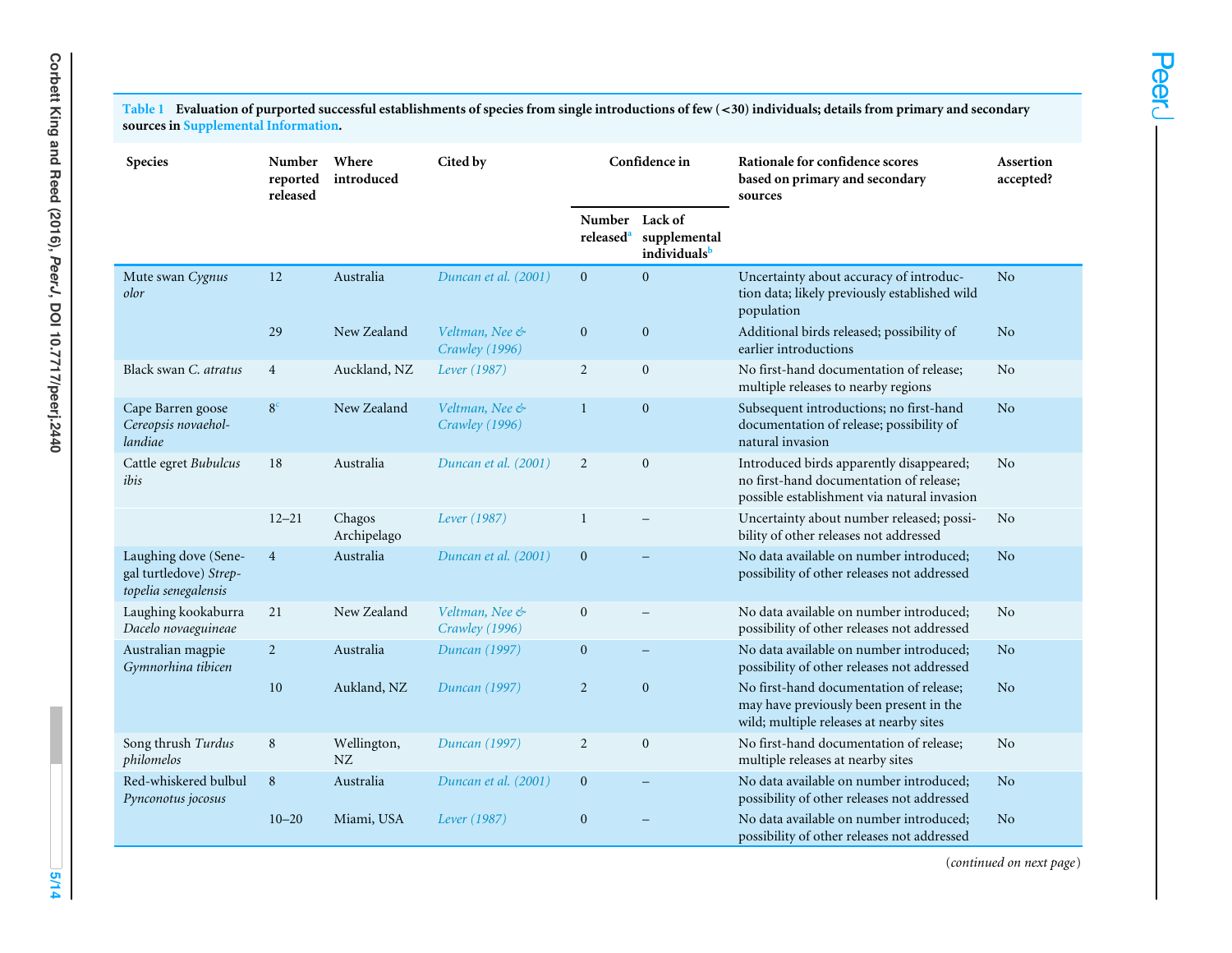### **Table 1** (*continued*)

| <b>Species</b>                                                 | Number<br>reported<br>released | Where<br>introduced     | Cited by                         | Confidence in                   |                                                     | Rationale for confidence scores<br>based on primary and secondary<br>sources                                                            | Assertion<br>accepted? |
|----------------------------------------------------------------|--------------------------------|-------------------------|----------------------------------|---------------------------------|-----------------------------------------------------|-----------------------------------------------------------------------------------------------------------------------------------------|------------------------|
|                                                                |                                |                         |                                  | Number<br>released <sup>a</sup> | Lack of<br>supplemental<br>individuals <sup>b</sup> |                                                                                                                                         |                        |
| Eurasian tree sparrow<br>Passer montanus                       | $20 - 24$                      | St. Louis, USA          | Lever (2005)                     | $\overline{2}$                  | $\mathfrak{Z}$                                      | Supported                                                                                                                               | Yes                    |
| House sparrow P. do-<br>mesticus                               | 14 <sup>d</sup>                | Otago, NZ               | Duncan (1997)                    | $\overline{2}$                  | $\mathbf{0}$                                        | No first-hand documentation of release; 2<br>releases at introduction site; multiple re-<br>leases at nearby sites                      | No                     |
| Scaly-breasted mu-<br>nia (spice finch)<br>Lonchura punctulata | 8                              | Australia               | Duncan et al. (2001)             | $\mathbf{0}$                    |                                                     | No data on number introduced; possibility<br>of additional releases not addressed                                                       | N <sub>o</sub>         |
| Chaffinch Fringilla<br>coelebs                                 | 16                             | Canterbury,<br>NZ       | Duncan (1997)                    | $\mathbf{0}$                    | $\mathbf{0}$                                        | Additional birds were released at same site:<br>multiple releases at nearby regions                                                     | No                     |
| Island canary Serinus<br>canaria                               | 12 <sup>e</sup>                | Midway Atoll,<br>Hawaii | Lever (1987)                     | 3                               | 3                                                   | Supported                                                                                                                               | Yes                    |
| European greenfinch<br>Carduelis chloris                       | 8                              | Otago, NZ               | Duncan (1997)                    | $\mathbf{1}$                    | $\mathbf{0}$                                        | No first-hand documentation of release;<br>use of the same common name for dif-<br>ferent species; multiple releases at nearby<br>sites | No                     |
| Common redpoll<br>Carduelis flammea                            | 2                              | Wellington,<br>NZ       | Duncan (1997)                    | 2                               | $\overline{0}$                                      | No first-hand documentation of release;<br>multiple releases at nearby sites                                                            | No                     |
| Cirl bunting Emberiza<br>cirlus                                | 29 <sup>t</sup>                | New Zealand             | Veltman, Nee &<br>Crawley (1996) | $\mathbf{1}$                    | $\mathbf{0}$                                        | For all 3 cases: no first-hand documenta-<br>tion of releases; multiple releases at nearby<br>sites; other suspected introductions      | N <sub>o</sub>         |
|                                                                | 7                              | Otago, NZ               | Duncan (1997)                    | $\overline{c}$                  |                                                     |                                                                                                                                         |                        |
|                                                                | $\overline{4}$                 | Wellington,<br>NZ       | Duncan (1997)                    | $\overline{c}$                  |                                                     |                                                                                                                                         |                        |

#### **Notes.**

<sup>a</sup>0, no evidence of actual number released; 1, numbers reported, but no indication that it was of the complete introduction; 2, second hand report of carefully documented release; 3, quantitative documentation by person doing the release.

<sup>b</sup>Via subsequent releases, other nearby releases, or natural invasion: 0, known other releases; 1, suspected other releases; 3, specifically addressed in literature that no other releases occurred; dash, not addressed by primary sources.

<sup>c</sup>Original records indicate <sup>6</sup> (*[Williams,](#page-13-7) <sup>1968</sup>*:67).

<span id="page-5-5"></span><span id="page-5-4"></span><span id="page-5-3"></span><span id="page-5-2"></span><span id="page-5-1"></span><span id="page-5-0"></span><sup>d</sup>*Duncan [\(1997\)](#page-10-14)* cites *Long [\(1981\)](#page-11-16)*, who says <sup>23</sup> were released, but Long cites *[Thomson](#page-13-8) (1922)* who says <sup>14</sup> were released.

<sup>e</sup>Original records indicate <sup>13</sup> (*[Bryan,](#page-10-15) <sup>1912</sup>*).

<sup>f</sup>Original records indicate 11, as <sup>18</sup> released on an island failed (*[Thomson,](#page-13-8) <sup>1922</sup>*:175, *[Long,](#page-11-16) <sup>1981</sup>*:466).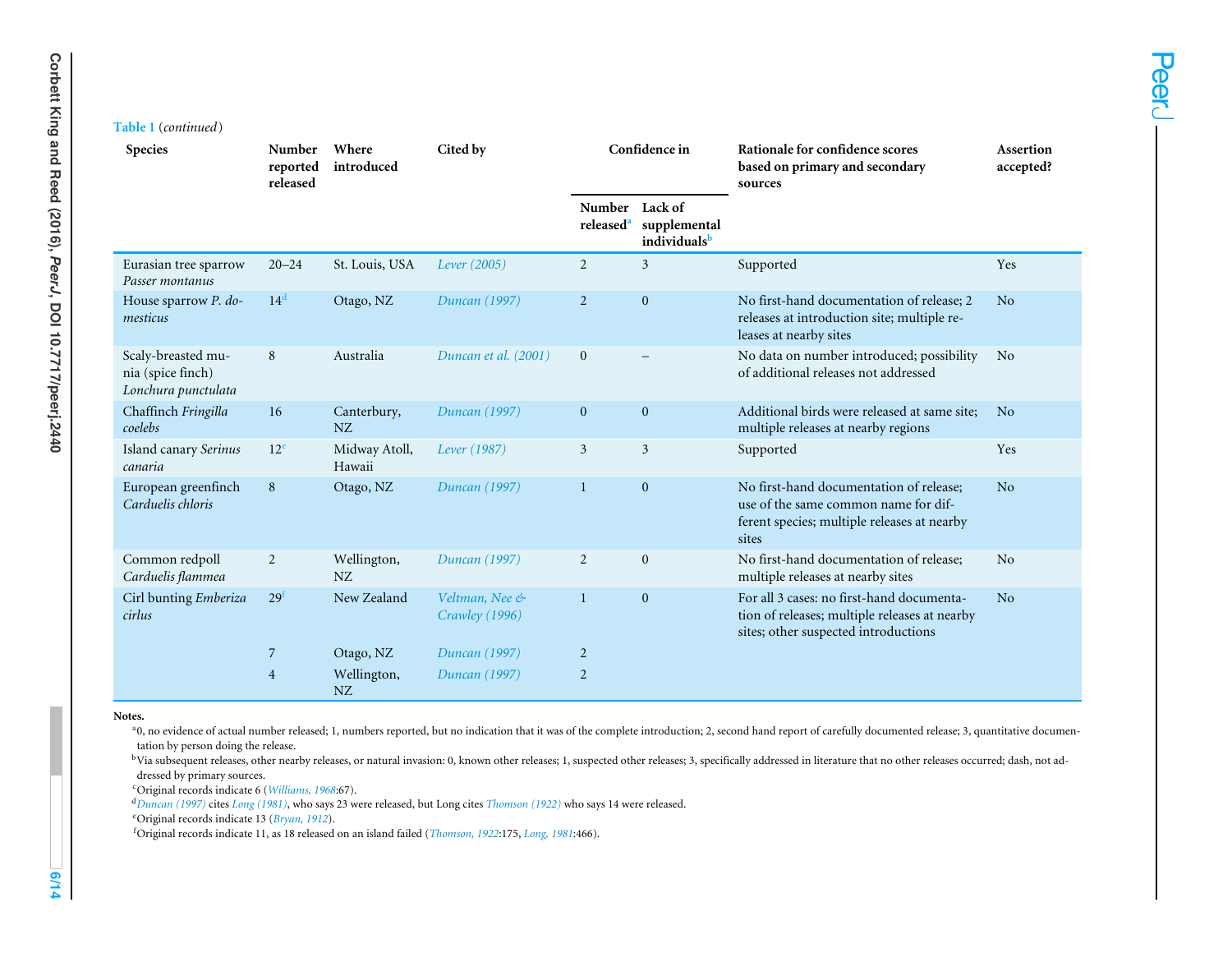<span id="page-6-0"></span>



<span id="page-6-1"></span>

**Figure 2 Assessment of support for releases being a single, isolated event for 23 successful introductions of 17 bird species alleged to have established from a single, isolated introduction of** <**30 individuals.** (Note: 'Possibility of natural invasion' refers to species where there is the suggestion that the species' presence might have included unaided invasion.)

# **DISCUSSION**

Although we found reports of 23 successful introductions from a total of 17 species of birds that were purported to have included fewer than 30 individuals in the introduction, only two appear to be strongly supported by data. The first is the island canary, which was introduced to the Hawaiian island of Midway in July of 1910. Only 11–14 canaries were released, but it was estimated that about 60 young were raised in the wild during the first breeding season, and the species is now common on the island (*[Bryan, 1912](#page-10-16)*; *[Munro, 1944](#page-11-17)*; *[Berger, 1981](#page-9-3)*). The introduction, however, was facilitated by extensive human activities. Cats were removed from the island before birds were released, and released canaries were supplied for years with food from feeders (*[Munro, 1944](#page-11-17)*; *[Berger, 1981](#page-9-3)*). Also, a couple living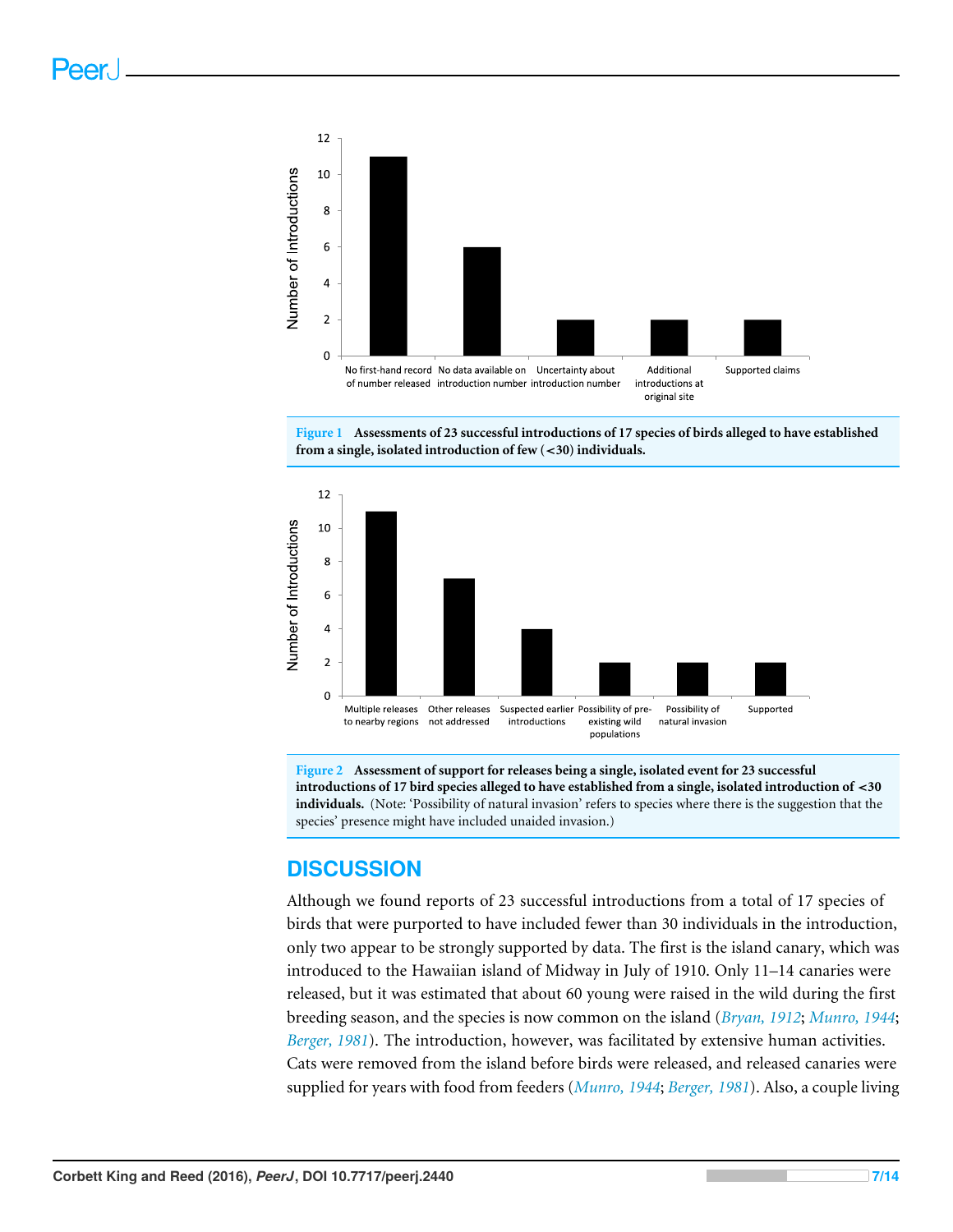on the island kept caged canaries for years (*[Munro, 1944](#page-11-17)*), so it is not impossible that there were additional releases or escapes. The other example of an apparently successful release from few individuals is the Eurasian tree sparrow in St. Louis (USA), which apparently originated from an introduced population of 20–24 birds released in 1870 (*[Phillips, 1928](#page-12-10)*; *[Wetmore, 1964](#page-13-9)*; *[Barlow, 1973](#page-9-4)*). We were not able to find evidence of additional releases (*[Cooke & Knappen, 1941](#page-10-17)*).

In contrast, 21 of the reported successful introductions from a small number of individuals were either not supported by original sources, or the information was ambiguous. The primary reason for rejecting the validity of a purported successful introduction from a small release group was a lack of evidence for the number of birds actually released. A particularly interesting example comes from the introduction of the red-whiskered bulbul to Florida (USA). The claim is that the initial introduction was of 10–20 birds, but this appears to be a guess based on possible population growth (*[Carleton](#page-10-18) [& Owre, 1975](#page-10-18)*, pp. 43–44): ''To produce the present population, a founding population of fewer than five feeding pairs would have had an annual rate of increase of more than 50%—which seems excessive. An initial population of more than 10 pairs seems too large from accounts of residents...Thus, from tentative data, we hypothesize that between 5 and 10 breeding pairs founding the population...'' This is an excellent example of how speculation can transform over retelling into apparent fact.

Another common error is that reports ignored multiple additional introductions of the same species to nearby regions before successful establishment was documented. An example of this is the Australian magpie introduction to Auckland, New Zealand. The implication in the analytical literature is that the 1867 introduction of 10 birds (and one more in 1870) was an isolated event that led to establishment of the Australian magpie in the province (*[Duncan, 1997](#page-10-9)*). However, original sources show that there were at least 6 other releases to New Zealand within a decade of the original release (*[Anderson, 1916](#page-9-5)*; *[Thomson, 1922](#page-13-10)*; *[Lamb, 1964](#page-11-18)*; *[Wellwood, 1968](#page-13-11)*; *[Williams, 1969](#page-13-12)*). The entire suite of releases might then form the basis for the current population, although without data that are apparently unavailable we cannot determine the functional size of the starting population.

Our results strengthen the importance of the observed relationship between propagule pressure to introduction success by showing that many apparent exceptions are, or might be, invalid. This supports the conclusions from earlier analyses, and is in contrast to results reported by *[Nuñez, Moretti & Simberloff](#page-12-8) [\(2011\)](#page-12-8)*, who reported plant invasion to be unrelated to the number of individuals introduced. Our analysis indicates that in fact 21 of those are not supported or have insufficient data to be evaluated, leaving only two apparently valid examples. These successes might be viewed as unusual chance events that are expected from a large number of attempts with a low likelihood of success, or as examples where there were additional releases not recorded any place we have found, or that records of actual additional releases were not kept. *[Moulton et al. \(2010\)](#page-11-13)* provide another example of this regarding the history of introductions of house sparrows to North America, with assessments ranging from 8 pairs to over 50, with the actually number of birds released not determinable from the conflicting historic records.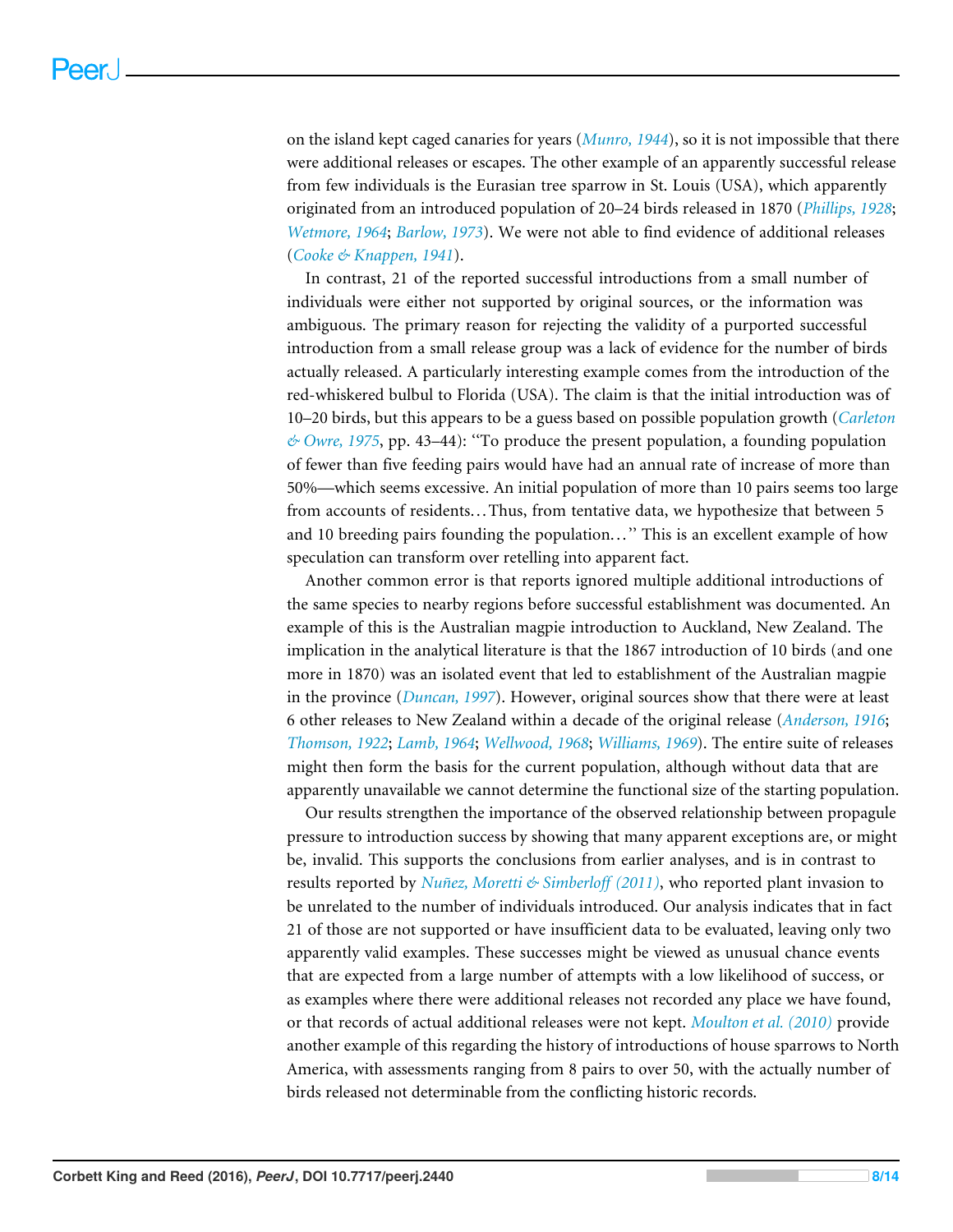We are not stating that successful introductions from few individuals are not possible, and they continue to be asserted (e.g., *[Van Houtan et al., 2009](#page-13-13)*). Rather, that it is a statistical unlikelihood, so that claims of this type of success should be evaluated critically. One possibility that has not been raised in the small-population literature is that the dynamics of introduced populations are fundamentally different than those of naturally small or artificially reduced populations. This might make an interesting avenue for future investigation. In addition, it would be valuable to decide on unambiguous criteria for defining of success of introduction that distinguishes establishment from invasion and includes a time frame. For example, the crested myna *Acridotheres cristatellus* was introduced to Vancouver, British Columbia, Canada in the late 1890s. The species became established, invaded, increasing in numbers to a peak of around 20,000 birds in the late 1920s, and then decreased to extinction in 2003 (*[Long, 1981](#page-11-9)*; *[Simberloff & Gibbons, 2004](#page-12-11)*). The mynas certainly successfully established, as can occur from introductions of few individuals (e.g., *[Szűcs et al., 2014](#page-13-14)*), but does this count as an invasion success because it became abundant and persisted over 100 years, or as a failure because failed to persist much longer? Consistent with our message in this manuscript of the importance of reading original sources, *[Long](#page-11-9) [\(1981\)](#page-11-9)* reports that this species was ''certainly known'' to be in British Columbia in 1894, citing *[Wood \(1924\)](#page-13-15)* for the information. This assertion has been reprinted subsequently by later sources, e.g., *[Lever \(2005\)](#page-11-11)*. However, reading the original source, Wood states that the species was ''certainly unknown'' in British Columbia in 1894 (emphasis ours).

Our results also suggest that analyses of invasion success should include a critical evaluation of the evidence for success and propagule size (also argued by *[Moulton et](#page-11-13) [al., 2010](#page-11-13)*; *[Moulton, Cropper & Avery, 2011](#page-11-19)*; *[Blackburn et al., 2013](#page-10-7)*). Studies that analyze introduction data are sometimes careful in their methods to state that the number of animals introduced that is analyzed is the *minimum* number released, but the results and interpretation often subsequently treat this value as the actual number released, which introduces a source of error into the statistical analyses and interpretations. What might be considered a gold standard is to only include species where the historical record is extensive—including number of animals released and a discussion that includes reference to a lack of other releases. Regardless, historic records will often be incomplete. In the absence of sufficiently robust records, one has few choices: (1) do not do the analysis, (2) do a qualitative analysis, (3) do the analysis, but carefully couch the conclusions in the context of perceived data quality, and perhaps (4) include sensitivity analyses of the effects of different data values on the results.

# **ACKNOWLEDGEMENTS**

We thank M Romero for discussions on this topic, J Muller for translating an article from German, the Tufts Interlibrary loan office and R Broadfoot of the Ernst Mayr Library at Harvard University for assistance tracking sources, E Doerr for searching a library in Australia for unpublished information referenced by *[Newsome & Noble \(1986\)](#page-12-7)*, and funding from the Tufts University Undergraduate Research Program.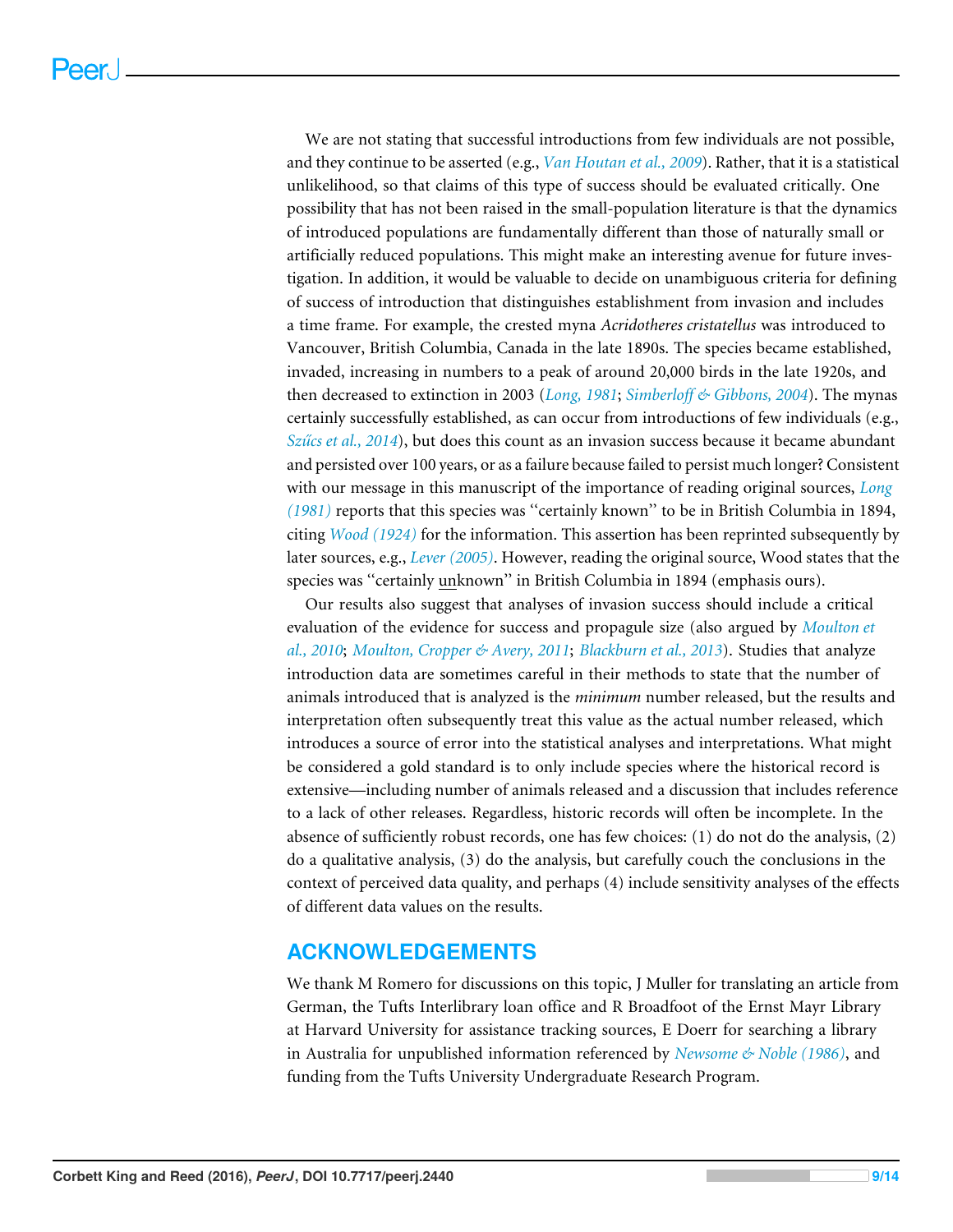# <span id="page-9-0"></span>**ADDITIONAL INFORMATION AND DECLARATIONS**

#### **Funding**

ACK received funding from the Tufts University Undergraduate Research Program. The funders had no role in study design, data collection and analysis, decision to publish, or preparation of the manuscript.

#### **Grant Disclosures**

The following grant information was disclosed by the authors: Tufts University Undergraduate Research Program.

#### **Competing Interests**

The authors declare there are no competing interests.

#### **Author Contributions**

- [Alyssa Corbett King](#page-0-2) performed the experiments, analyzed the data, wrote the paper, prepared figures and/or tables, reviewed drafts of the paper.
- [J. Michael Reed](#page-0-3) conceived and designed the experiments, performed the experiments, analyzed the data, wrote the paper, prepared figures and/or tables, reviewed drafts of the paper.

#### **Data Availability**

The following information was supplied regarding data availability: The raw data has been supplied as [Supplemental Information.](http://dx.doi.org/10.7717/peerj.2440/supp-1)

#### **Supplemental Information**

Supplemental information for this article can be found online at [http://dx.doi.org/10.7717/](http://dx.doi.org/10.7717/peerj.2440#supplemental-information) [peerj.2440#supplemental-information.](http://dx.doi.org/10.7717/peerj.2440#supplemental-information)

# **REFERENCES**

- <span id="page-9-5"></span>**Anderson JC. 1916.** *Jubilee history of South Canterbury*. Auckland: Whitcomb and Tombs.
- <span id="page-9-4"></span>**Barlow JC. 1973.** Status of the North American population of the European Tree Sparrow. In: Kendeigh SC, ed. *Symposium on the house sparrow and European tree sparrow in North America*. *Ornithological monograph*, vol. 14. Lawrence: American Ornithologist' Union, 10–23.
- <span id="page-9-3"></span>**Berger AJ. 1981.** *Hawaiian birdlife*. Honolulu: University Press.
- <span id="page-9-1"></span>**Blackburn TM, Lockwood JL, Cassey P. 2009.** *Avian invasions: the ecology and evolution of exotic birds*. Oxford: Oxford University Press.
- <span id="page-9-2"></span>**Blackburn TM, Prowse TAA, Lockwood JL, Cassey P. 2011.** Passerine introductions to New Zealand show a positive effect of propagule pressure on establishment success. *Biodiversity and Conservation* **20**:2189–2199 [DOI 10.1007/s10531-011-0081-5.](http://dx.doi.org/10.1007/s10531-011-0081-5)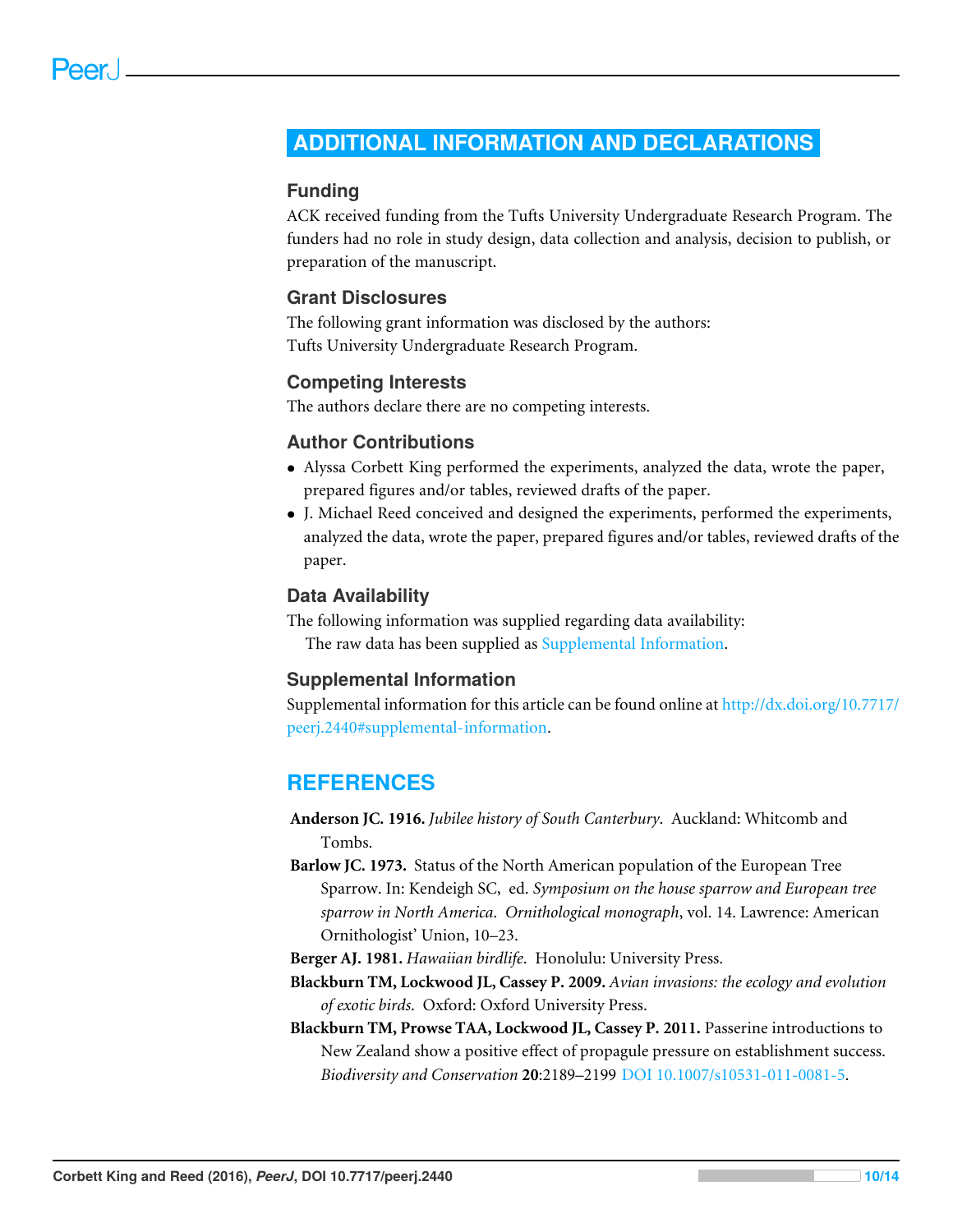- <span id="page-10-7"></span>**Blackburn TM, Prowse TAA, Lockwood JL, Cassey P. 2013.** Propagule pressure as a driver establishment success in deliberately introduced exotic species: fact or artefact? *Biolical Invasions* **15**:1459–1469 [DOI 10.1007/s10530-013-0451-x.](http://dx.doi.org/10.1007/s10530-013-0451-x)
- <span id="page-10-6"></span>**Brook BW. 2004.** Australasian bird invasions: accidents of history? *Ornithological Science* **3**:33–42 [DOI 10.2326/osj.3.33.](http://dx.doi.org/10.2326/osj.3.33)
- <span id="page-10-15"></span><span id="page-10-14"></span><span id="page-10-4"></span>**Brook BW, Sodhi NS, Bradshaw CJA. 2008.** Synergies among extinction drivers under global change. *Trends in Ecology and Evolution* **23**:453–460 [DOI 10.1016/j.tree.2008.03.011.](http://dx.doi.org/10.1016/j.tree.2008.03.011)
- <span id="page-10-16"></span><span id="page-10-13"></span>**Bryan WA. 1912.** The introduction and acclimatization of the Yellow Canary on Midway Island. *Auk* **29**:339–340 [DOI 10.2307/4071041.](http://dx.doi.org/10.2307/4071041)
- <span id="page-10-18"></span>**Carleton AR, Owre OT. 1975.** The red-whiskered bulbul in Florida: 1960–71. *Auk* **92**:40–57 [DOI 10.2307/4084416.](http://dx.doi.org/10.2307/4084416)
- <span id="page-10-8"></span>**Cassey P. 2002.** Life history and ecology influences establishment success of introduced land birds. *Biological Journal of the Linnean Society* **76**:465–480 [DOI 10.1046/j.1095-8312.2002.00086.x.](http://dx.doi.org/10.1046/j.1095-8312.2002.00086.x)
- <span id="page-10-2"></span>**Caughley G. 1994.** Directions in conservation biology. *Journal of Animal Ecology* **63**:215–244 [DOI 10.2307/5542.](http://dx.doi.org/10.2307/5542)
- <span id="page-10-17"></span>**Cooke MT, Knappen P. 1941.** Some birds naturalized in North America. *Transactions of the North American Wildlife Conference* **5**:176–183.
- <span id="page-10-10"></span>**Drummond J. 1906.** On introduced birds. *Transactions of the Proceedings of the New Zealand Institute* **39**:227–252.
- <span id="page-10-9"></span>**Duncan RP. 1997.** The role of competition and introduction effort in the success of Passeriform birds introduced to New Zealand. *American Naturalist* **149**:903–915 [DOI 10.1086/286029.](http://dx.doi.org/10.1086/286029)
- <span id="page-10-5"></span>**Duncan RP, Blackburn TM, Sol D. 2003.** The ecology of bird introductions. *Annual Review of Ecology, Evolution, and Systematics* **34**:71–98 [DOI 10.1146/annurev.ecolsys.34.011802.132353.](http://dx.doi.org/10.1146/annurev.ecolsys.34.011802.132353)
- **Duncan RP, Bomford M, Forsyth DM, Conibear L. 2001.** High predictability in introduction outcomes and the geographical range size of introduced Australian birds: a role for Climate. *Journal of Animal Ecology* **70**:621–632.
- <span id="page-10-11"></span>**Ebenhard T. 1988.** Introduced birds and mammals and their ecological effects. *Swedish Wildlife Research* **13**:1–107.
- <span id="page-10-1"></span>**Elphick CS, Roberts DL, Reed JM. 2010.** Estimated dates of recent extinctions for North American and Hawaiian birds. *Biological Conservation* **143**:617–624 [DOI 10.1016/j.biocon.2009.11.026.](http://dx.doi.org/10.1016/j.biocon.2009.11.026)
- <span id="page-10-3"></span>**Fagan WF, Holmes EE. 2006.** Quantifying the extinction vortex. *Ecology Letters* **9**:51–60 [DOI 10.1111/j.1461-0248.2005.00845.x.](http://dx.doi.org/10.1111/j.1461-0248.2005.00845.x)
- <span id="page-10-12"></span>**Falla RA, Sibson RB, Turbott EG. 1966.** *A field guide to the birds of New Zealand*. London: Collings.
- <span id="page-10-0"></span>**Fitzpatrick JW, Lammertink M, Luneau MD, Gallagher TW, Harrison BR, Sparling GM, Rosenberg KV, Rohrbaugh RW, Swarthout ECH, Wrege PH, Swarthout SB, Dantzker MS, Charif RA, Barksdale TR, Remsen Jr TV, Simon SD, Zollner D.**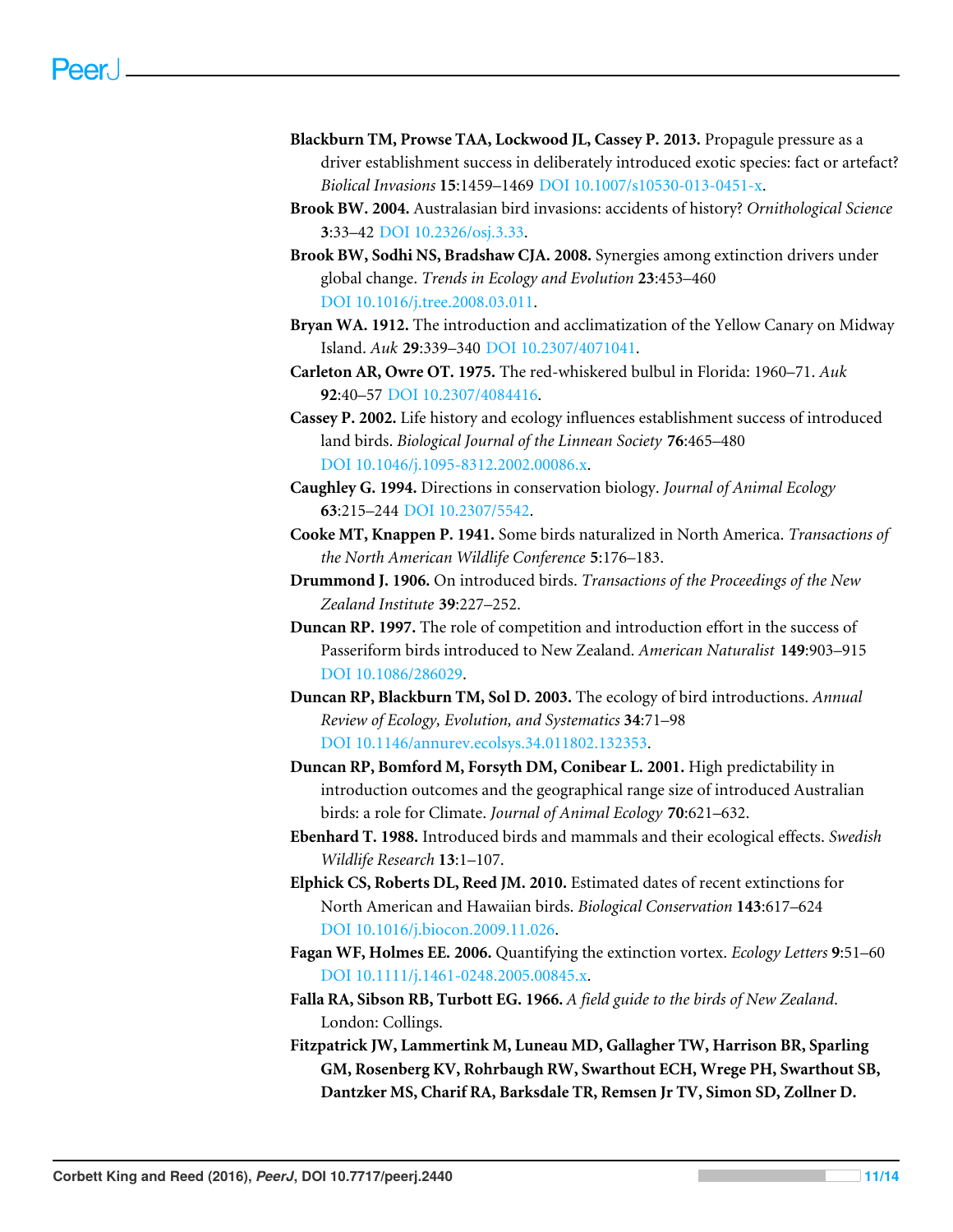<span id="page-11-15"></span><span id="page-11-14"></span>**2005.** Ivory-billed Woodpecker *Campephilus principalis* persists in continental North America. *Science* **308**:1460–1462 [DOI 10.1126/science.1114103.](http://dx.doi.org/10.1126/science.1114103)

- <span id="page-11-1"></span>**Gilpin ME, Soulé ME. 1986.** Minimum viable populations; processes of species extinction. In: Soulé ME, ed. *Conservation biology: the science of scarcity and diversity*. Sunderland: Sinauer Press, 13–34.
- <span id="page-11-16"></span><span id="page-11-5"></span>**Green RE. 1997.** The influence of numbers released on the outcome of attempts to introduce exotic bird species to New Zealand. *Journal of Animal Ecology* **66**:25–35 [DOI 10.2307/5961.](http://dx.doi.org/10.2307/5961)
- <span id="page-11-4"></span>**Griffith B, Scott JM, Carpenter JW, Reed C. 1989.** Translocation as a species conservation tool: status and strategy. *Science* **245**:477–480 [DOI 10.1126/science.245.4917.477.](http://dx.doi.org/10.1126/science.245.4917.477)
- <span id="page-11-7"></span>**Hufbauer RA, Rutschmann A, Serrate B, De Conchard HV, Facon B. 2013.** Role of propagule pressure in colonization success: disentangling the relative importance of demographic, genetic and habitat effects. *Journal of Evolutionary Biology* **26**:1691–1699 [DOI 10.1111/jeb.12167.](http://dx.doi.org/10.1111/jeb.12167)
- <span id="page-11-18"></span>**Lamb RC.** *Birds beasts and fishes*. Christchurch: Caxton.
- <span id="page-11-10"></span>**Lever C. 1987.** *Naturalized birds of the world*. New York: Longman Sci. Tech.
- <span id="page-11-11"></span>**Lever C. 2005.** *Naturalised birds of the world*. London: T and A.D. Poyser.
- <span id="page-11-6"></span>**Lockwood JL, Cassey P, Blackburn T. 2005.** The role of propagule pressure in explaining species invasions. *Trends in Ecology and Evolution* **20**:223–228 [DOI 10.1016/j.tree.2005.02.004.](http://dx.doi.org/10.1016/j.tree.2005.02.004)
- <span id="page-11-9"></span>**Long JL. 1981.** *Introduced birds of the world*. New York: Universe Press.
- <span id="page-11-2"></span>**Ludwig D. 1996.** The distribution of population survival times. *American Naturalist* **147**:506–526 [DOI 10.1086/285863.](http://dx.doi.org/10.1086/285863)
- <span id="page-11-0"></span>**MacArthur RH, Wilson EO. 1967.** *The theory of island biogeography*. Princeton: Princeton University Press.
- <span id="page-11-3"></span>**Martin CH, Crawford JE, Turner BJ, Simons LH. 2016.** Diabolical survival in death valley: recent pupfish Colonization gene flow and genetic assimilation in the smallest species range on earth. *Proceedings of the Royal Society of London B: Biological Sciences* **283**:2015–2334 [DOI 10.1098/rspb.2015.2334.](http://dx.doi.org/10.1098/rspb.2015.2334)
- <span id="page-11-19"></span>**Moulton MP, Cropper Jr WP, Avery ML. 2011.** A reassessment of the role of propagule pressure in influencing fates of passerine introductions to New Zealand. *Biodiversity and Conservation* **20**:607–623 [DOI 10.1007/s10531-010-9969-8.](http://dx.doi.org/10.1007/s10531-010-9969-8)
- <span id="page-11-8"></span>**Moulton MP, Cropper Jr WP, Avery ML. 2012.** Historical records of passerine introductions to New Zealand fail to support the propagule pressure hypothesis. *Biodiversity and Conservation* **21**:297–307 [DOI 10.1007/s10531-011-0165-2.](http://dx.doi.org/10.1007/s10531-011-0165-2)
- <span id="page-11-13"></span>**Moulton MP, Cropper Jr WP, Avery ML, Moulton LW. 2010.** The earliest house sparrow introductions to North America. *Biological Invasions* **12**:2955–2958 [DOI 10.1007/s10530-010-9692-0.](http://dx.doi.org/10.1007/s10530-010-9692-0)
- <span id="page-11-12"></span>**Moulton MP, Pimm SL. 1983.** The introduced avifauna: biogeographic evidence for competition. *American Naturalist* **121**:669–690 [DOI 10.1086/284094.](http://dx.doi.org/10.1086/284094)
- <span id="page-11-17"></span>**Munro GC. 1944.** *Birds of Hawaii*. Honolulu: Tongg Publishing.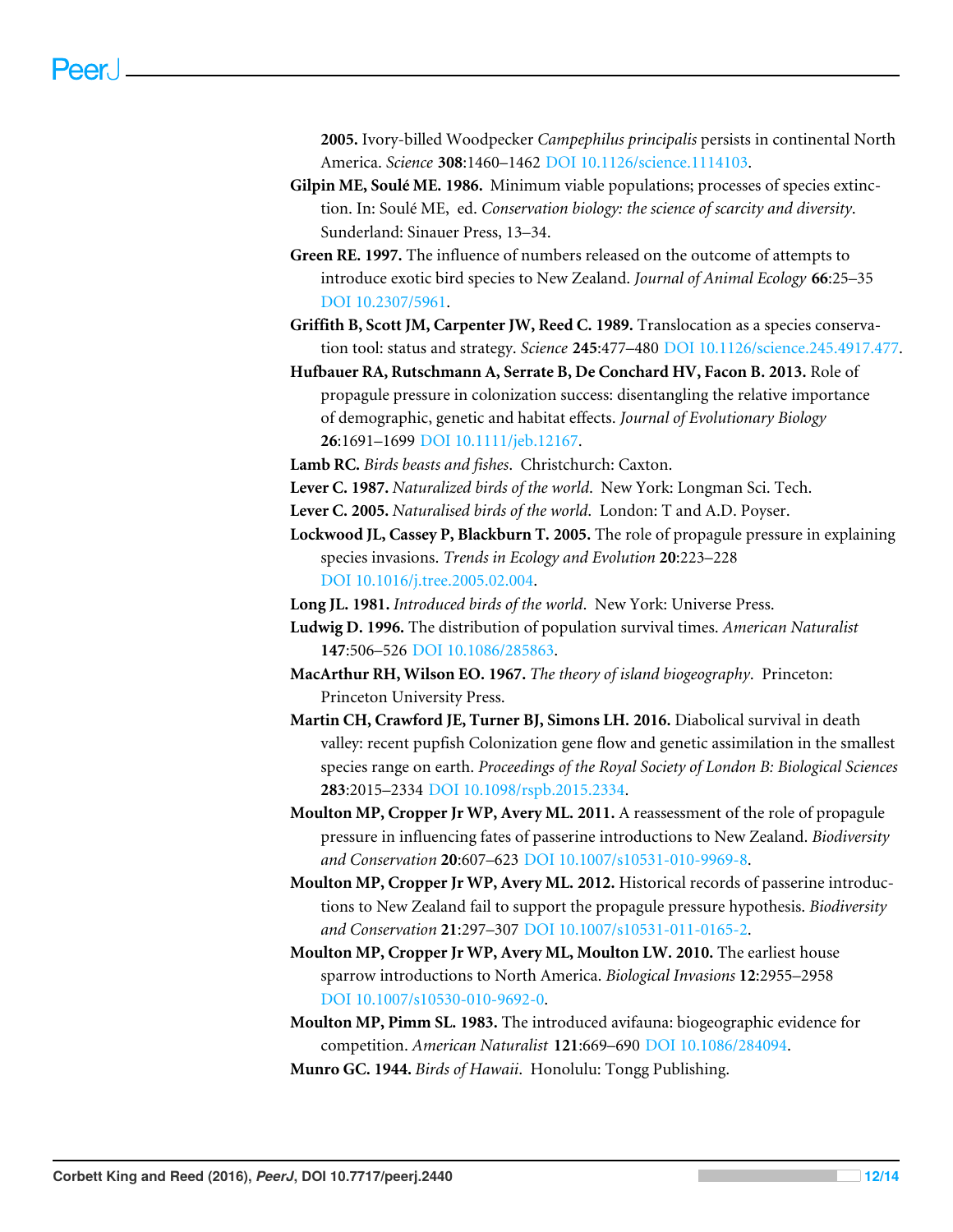- <span id="page-12-7"></span>**Newsome AE, Noble JJ. 1986.** Ecological and physiological characters of invading species. In: Groves RH, Burdon JJ, eds. *Ecology of biological invasions*. Cambridge: Cambridge University Press, 1–20.
- **Nuñez MA, Moretti A, Simberloff D. 2011.** Propagule pressure hypothesis not supported by an 80-year experiment on woody species invasion. *Oikos* **120**:1311–1316.
- <span id="page-12-10"></span>**Phillips JC. 1928.** *Wild birds introduced or transplanted in North America*. *US Department of Agriculture Technical Bulletin*, vol. 61. Washington, D.C: US Department of Agriculture.
- <span id="page-12-8"></span>**Pimm SL. 1989.** Theories of predicting success and impact of introduced species. In: Drake JA, Mooney HA, Di Castri F, Groves RH, Kruger FJ, Rejmanek M, Williamson M, eds. *Biological invasions: a global perspective, SCOPE 37*. Chichester: Wiley Press, 351–367.
- <span id="page-12-9"></span>**Pimm SL, Diamond J, Reed TM, Russell GJ, Verner J. 1993.** Times to extinction for small populations of large birds. *Proceedings of the National Academy of Sciences of the United States of America* **90**:10871–10875 [DOI 10.1073/pnas.90.22.10871.](http://dx.doi.org/10.1073/pnas.90.22.10871)
- <span id="page-12-4"></span>**Reed JM, Stockwell CA. 2014.** Evaluating an icon of population persistence: the Devil's Hole pupfish. *Proceedings of the Royal Society of London, B: Biological Sciences* **281**:20141648 [DOI 10.1098/rspb.2014.1648.](http://dx.doi.org/10.1098/rspb.2014.1648)
- <span id="page-12-3"></span>**Riggs AC, Deacon JE. 2004.** Connectivity in desert aquatic ecosystems: the Devils Hole story. In: Sada DW, Sharpe SE, eds. *Conference proceedings. Spring-fed wetlands: important scientific and cultural resources of the intermountain region, 2002*, 1–38. *Available at [https://www.dri.edu/images/ stories/ conferences\\_and\\_workshops/ spring](https://www.dri.edu/images/stories/conferences_and_workshops/spring-fed-wetlands/spring-fed-wetlands-riggs-deacon.pdf)[fed-wetlands/ spring-fed-wetlands-riggs-deacon.pdf](https://www.dri.edu/images/stories/conferences_and_workshops/spring-fed-wetlands/spring-fed-wetlands-riggs-deacon.pdf)* (accessed on 29 August 2010).
- <span id="page-12-5"></span>**Sağlam İK, Baumsteiger J, Smith MJ, Linares-Casenave J, Nichols AL, O'Rourke SM, Miller MR. 2016.** Phylogenetics support an ancient common origin of two scientific icons: Devils Hole and Devils Hole pupfish. *Molecular Ecology* **25**:3962–3973 [DOI 10.1111/mec.13732.](http://dx.doi.org/10.1111/mec.13732)
- <span id="page-12-2"></span>**Scott JM, Ramsey FL, Lammertink M, Rosenberg K, Rohrbauch R, Wiens JA, Reed JM. 2008.** When is an ''extinct'' species really extinct? Gauging the search efforts for Hawaiian forest birds and the Ivory-billed Woodpecker. *Avian Conservation and Ecology* **3(2)**:3.
- <span id="page-12-1"></span>**Sibley DA, Bevier LU, Patten MA, Elphick CS. 2006.** Comment on ''Ivory-billed woodpecker *Campephilus principalis* persists in continental North America''. *Science* **311**:1555a [DOI 10.1126/science.1122778.](http://dx.doi.org/10.1126/science.1122778)
- <span id="page-12-0"></span>**Simberloff D. 1998.** Small and declining populations. In: Sutherland WJ, ed. *Conservation science and action*. Oxford: Blackwell Press, 116–134.
- <span id="page-12-6"></span>**Simberloff D. 2009.** The role of propagule pressure in biological invasions. *Annual Review of Ecology and Systematics* **40**:81–102 [DOI 10.1146/annurev.ecolsys.110308.120304.](http://dx.doi.org/10.1146/annurev.ecolsys.110308.120304)
- <span id="page-12-11"></span>**Simberloff D, Gibbons L. 2004.** Now you see them, now you don't!—population crashes of established introduced species. *Biological Invasion* **6**:161–172 [DOI 10.1023/B:BINV.0000022133.49752.46.](http://dx.doi.org/10.1023/B:BINV.0000022133.49752.46)